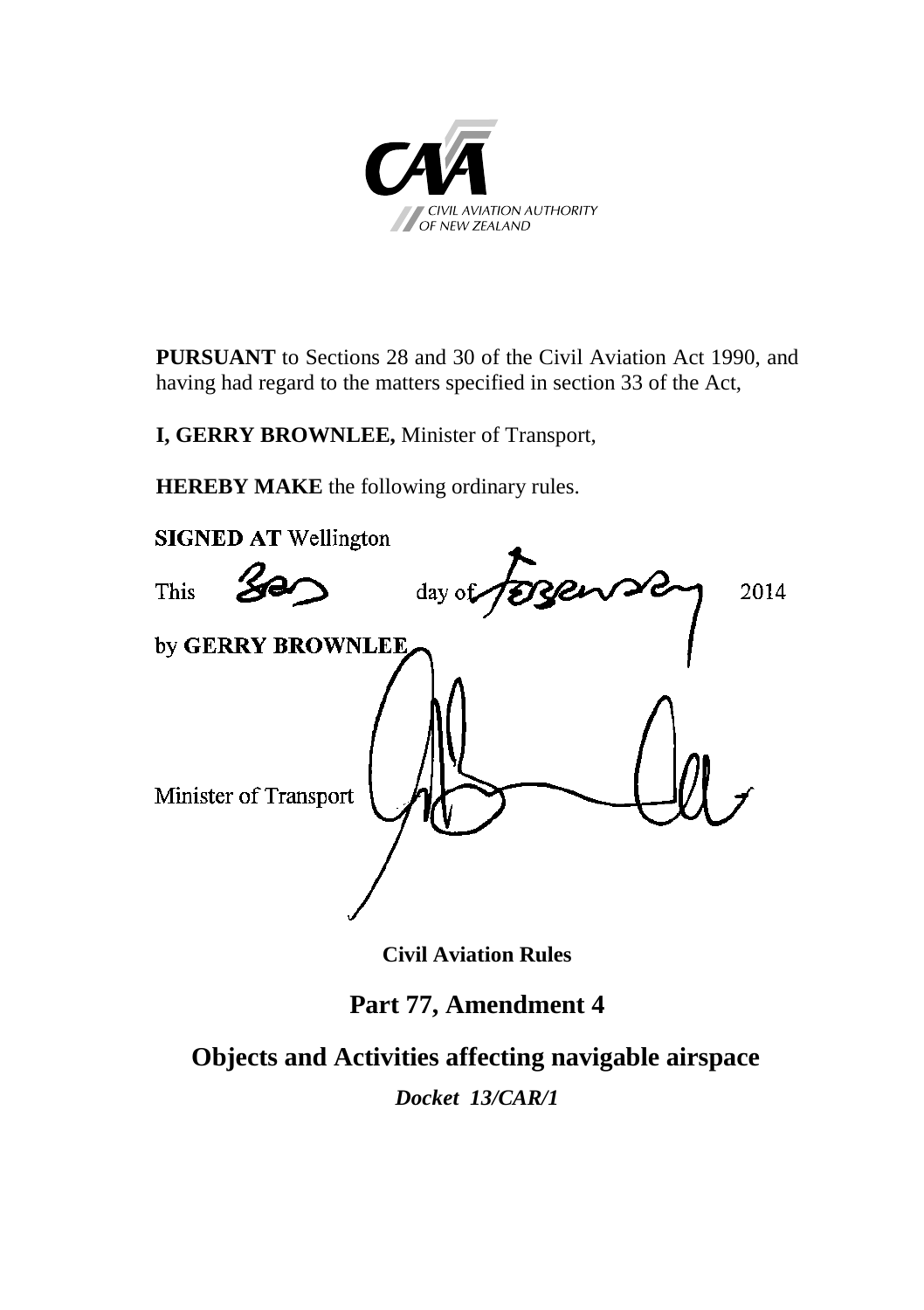# **Contents**

| $\overline{\phantom{0}}$ 5<br>Part 77 Objects and Activities Affecting Navigable Airspace |  |
|-------------------------------------------------------------------------------------------|--|
|                                                                                           |  |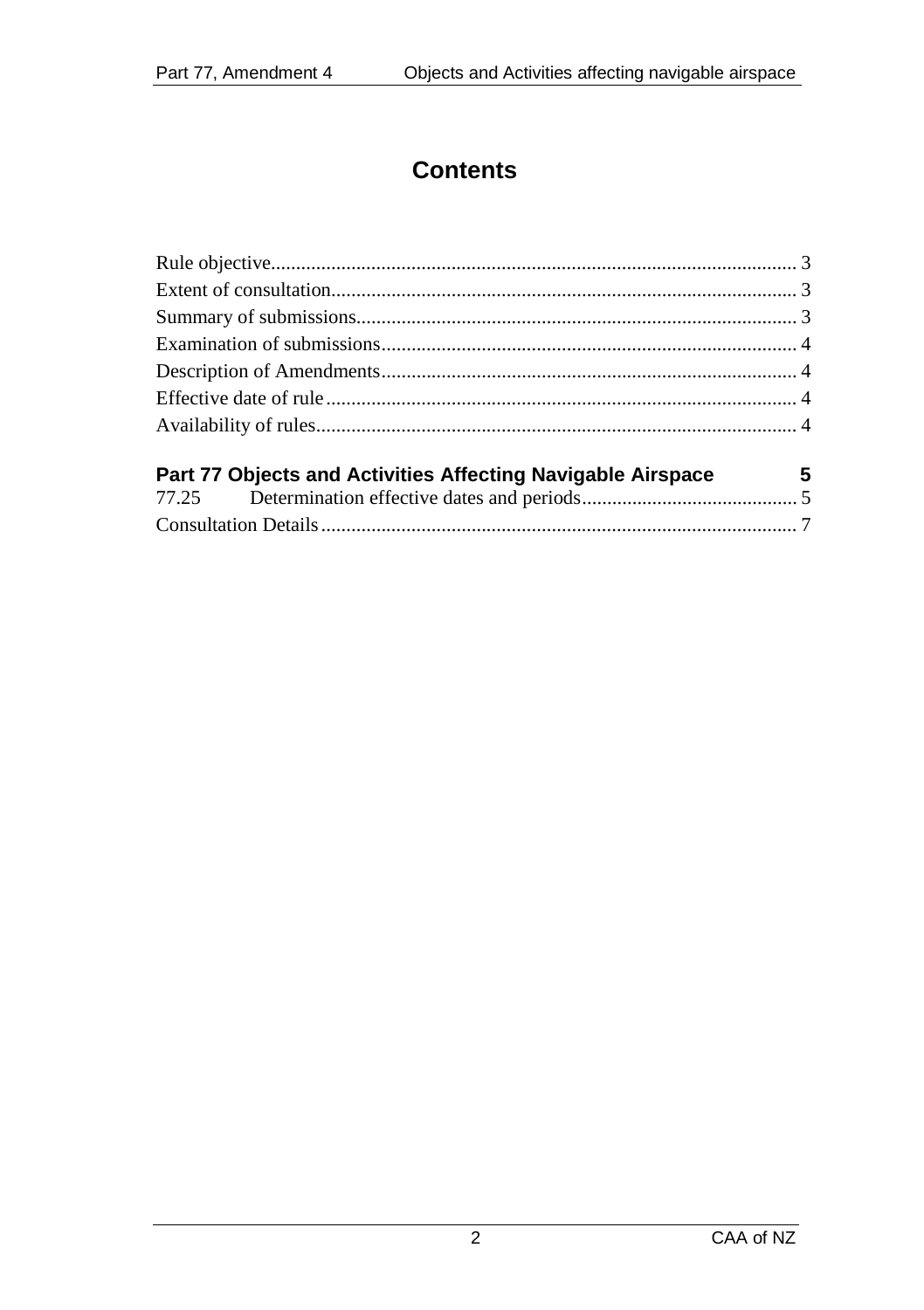# <span id="page-2-0"></span>**Rule objective**

The objective of amendment 4 to Part 77 is to provide for consistency in the determination period specified in rule  $77.25(a)(2)$  and the notice period specified in rule 77.13(a)(2).

Amendment 4 to Part 77 is constituent to NPRM 13-02 which contains amendments to the following Parts:

| Part 1   | Part 106 |
|----------|----------|
| Part 19  | Part 108 |
| Part 43  | Part 121 |
| Part 65  | Part 141 |
| Part 66  | Part 145 |
| Part 77  | Part 146 |
| Part 91  | Part 172 |
| Part 93  | Part 175 |
| Part 101 |          |

# <span id="page-2-1"></span>**Extent of consultation**

A Notice of Proposed Rulemaking, NPRM 13-02, containing the proposed changes to Part 77 and changes to other rules was issued for public consultation under Docket 13/CAR/1 on 30 May 2013.

The publication of this NPRM was notified in the Gazette, and was published on the CAA web site, on 30 May 2013.

A period of 30 days was allowed for comments on the proposed rule.

## <span id="page-2-2"></span>**Summary of submissions**

A total of 4 written submissions were received on NPRM 13-02 (2 submissions related to Part 1, one related to Part 66, and one related to Part 103. No changes were made to the proposed amendments as a result of consultation.

A detailed summary of the submission and the resulting CAA comments are provided in the "Consultation Details" section of this document.

The rule was then referred to the Minister of Transport for signing.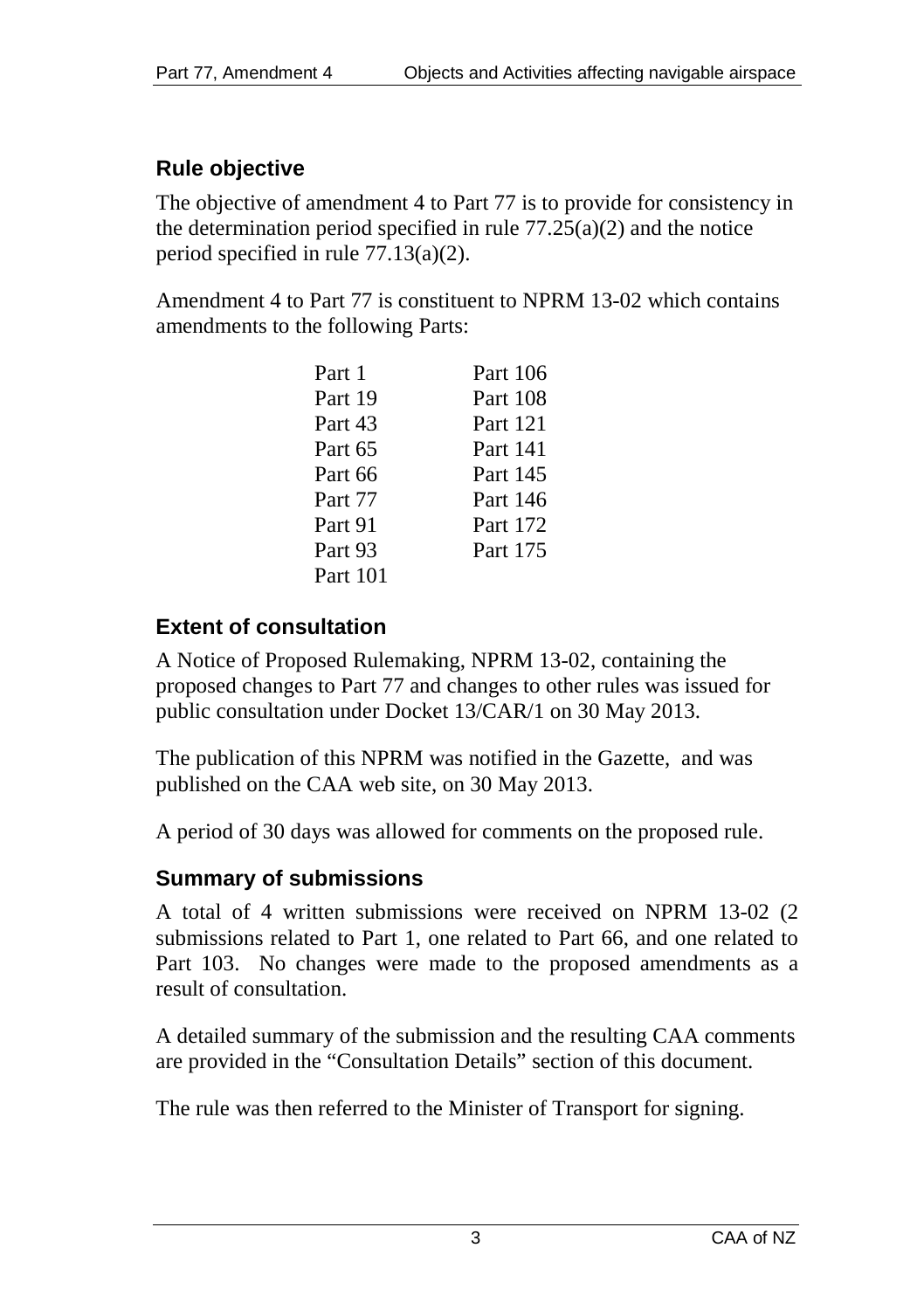#### <span id="page-3-0"></span>**Examination of submissions**

Submissions may be examined by application to the Docket Clerk at the Civil Aviation Authority between 8:30 am and 4:30 pm on weekdays, except statutory holidays.

#### <span id="page-3-1"></span>**Description of Amendments**

The amendments to the rules in this Part are reflected by the revocation and replacement of rule 77.25.

### <span id="page-3-2"></span>**Effective date of rule**

Amendment 4 to Part 77 comes into force on 01 April 2014.

## <span id="page-3-3"></span>**Availability of rules**

Civil Aviation Rules are available from–

CAA web site:<http://www.caa.govt.nz/> Freephone: 0800 GET RULES (0800 438 785)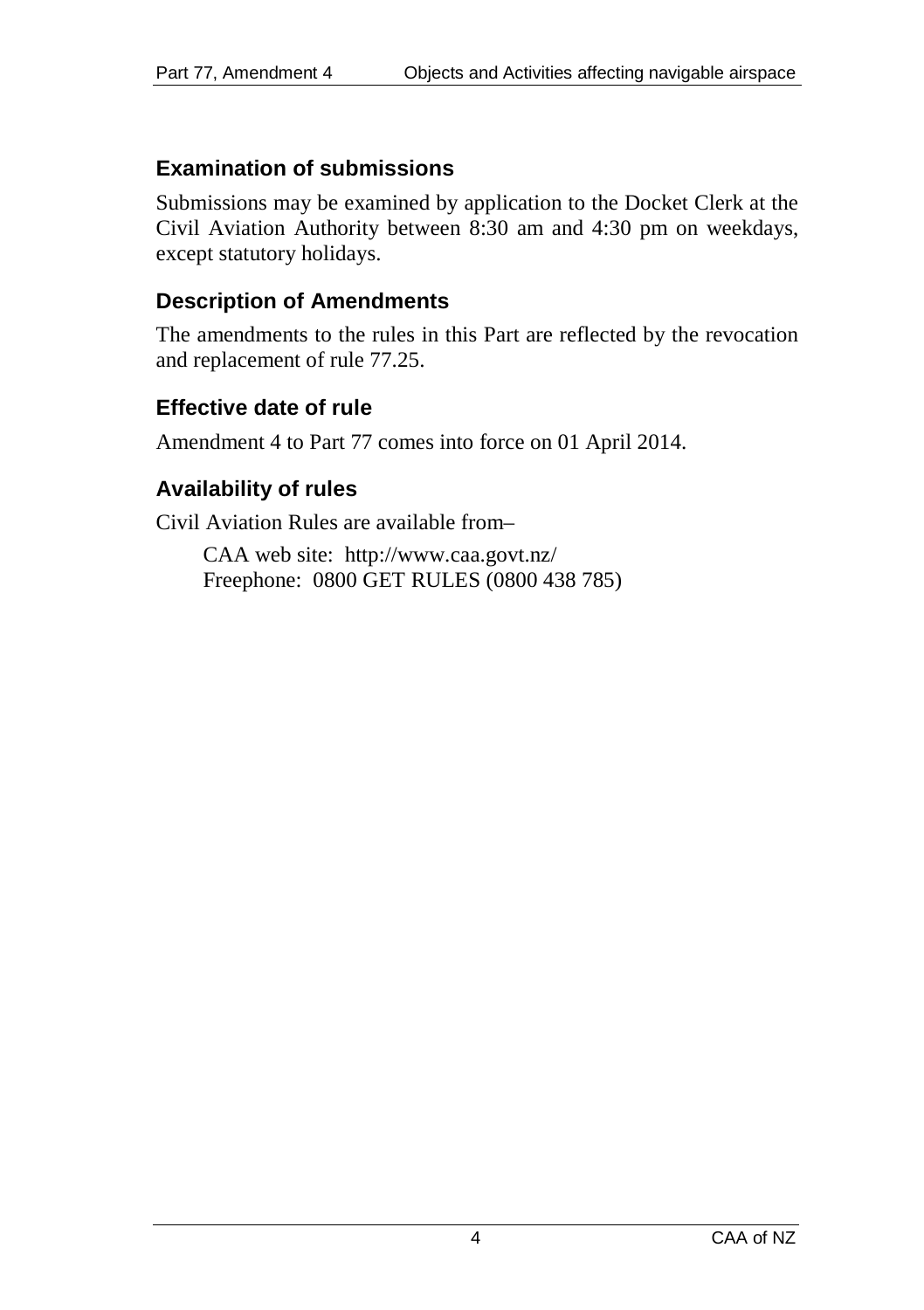# <span id="page-4-0"></span>**Part 77 Objects and Activities Affecting Navigable Airspace**

*Rule 77.25 is revoked and replaced by the following rule:* 

## <span id="page-4-1"></span>**77.25 Determination effective dates and periods**

- (a) A determination regarding a proposed—
	- (1) construction, alteration, or use of a structure notified under rule 77.13(a) becomes final 28 days after the date the determination is made under rule 77.21(a), unless a petition for review is received by the Director under rule 77.27(b); and
	- (2) use of lights, lasers, weapons, or pyrotechnics notified under rule 77.13(a) becomes final 5 working days before the proposed date of use indicated to the Director on form CAA 24077/01, unless a petition for review is received by the Director under rule 77.27(b).

(b) Unless reviewed or extended under rule 77.29, a final determination of no hazard in navigable airspace made under this Part—

- (1) in respect of construction, alteration, or use of a structure, expires 18 months after the determination becomes final, or on the date the proposed construction, alteration, or use is abandoned, whichever is earlier; and
- (2) in respect of use of lights, lasers, weapons, or pyrotechnics, expires upon completion of use as indicated to the Director on form CAA 24077/01, or on the date the proposed use is abandoned, whichever is earlier.
- (c) A determination of hazard that has become final—
	- (1) under rule  $77.25(a)(1)$  or rule  $77.27(f)(2)$ , regarding construction, alteration, or use of a structure, does not expire but may be revoked in writing by the Director; and
	- (2) under rule  $77.25(a)(2)$  or rule  $77.27(f)(2)$ , regarding use of lights, lasers, weapons, or pyrotechnics, expires upon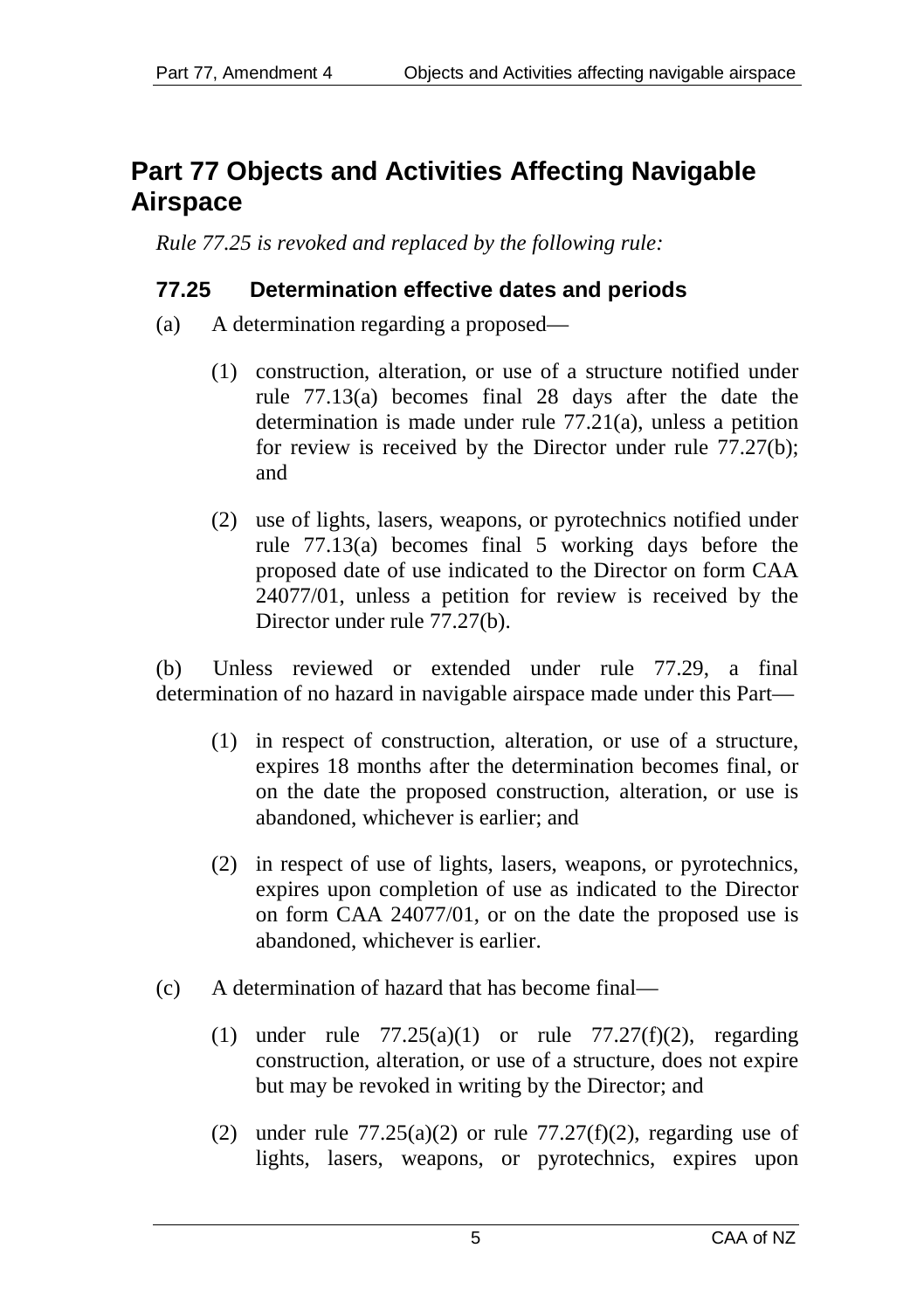completion of use as indicated on form CAA 24077/01 or the day after the date of use granted as extended by the Director.